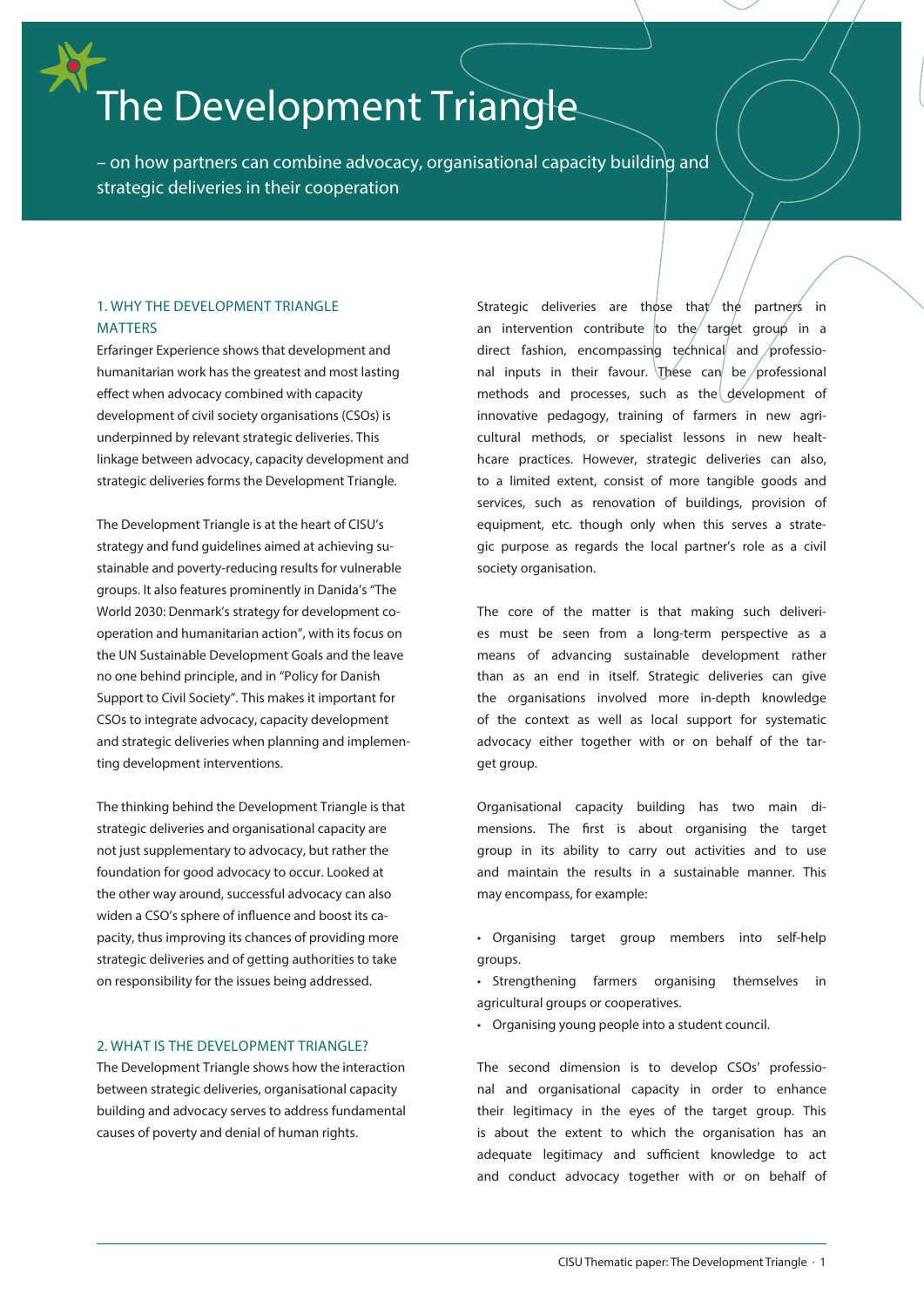the target group. Organisational capacity can include local partners' knowledge and ability to:

• Develop professional knowledge in their fields of work.

Develop participatory approaches to supporting poor target groups' own efforts to organise, and their ability to bring about change and champion their own cause.

• Work responsibly in relation to target groups, partners and donors regarding context analyses, strategic planning, as well as implementation, monitoring and reporting of interventions.

• Avoid disdriminatory practices against particular target groups and live up to the leave no one behind principle.

• Ensure transparent financial and administrative procedures.

• Network with like-minded organisations and launch cooperation with other actors, such as businesses, think tanks and broader, more informal forms of organisation.

Danish organisations can help strengthen the organisational capacity of their partners and their target groups through well-targeted capacity building, thus contributing to creating a strong civil society.

Advocacy consists of systematic interventions that, by influencing decision-makers or the general public, seek to secure the rights of target groups in order to bring about lasting change. Advocacy may target duty bearers responsible for fulfilling people's rights, such as politicians, local authorities, school boards or businesses either locally or internationally. Advocacy will often contain:

• The setting of a clear goal regarding the rights to be invoked and the kind of change to be achieved.

• Argumentation based on rights or documented factual knowledge.

• Analysis of relevant decision-makers and the political context.

• Forging alliances with other organisations.

• Strategy and methods, for instance, based on negotiations and use of media

De danske organisationer kan være med til styrke målgrupper og deres partneres organisatoriske kapacitet gennem målrettet kapacitetsopbygning og således bidrage til at skabe et stærkt civilsamfund i Syd.

## 3. USING THE DEVELOPMENT TRIANGLE IN PRACTICE

The Development Triangle is used in various ways. Humanitarian interventions often spring from strategic deliveries, such as relief aid, serving to strengthen CSOs' capacity and advocacy in favour of persons affected by a humanitarian disaster. Development work, on the other hand, tends to focus more on capacity development and realisation of advocacy. In practice, the three points of the Development Triangle reinforce one another:

• Strategic deliveries can give an organisation greater legitimacy and professional expertise as regards its target group, members and field of work. Moreover, good organisational capacity will improve both the planning and the quality of strategic deliveries.

• Good organisational capacity also serves to substantiate good strategic planning of advocacy activities. Successful advocacy will in turn strengthen the organisation even more, setting the stage for expanding the scope of its strategies, possibly by means of new alliances and networks.

• Effective advocacy can lead to decision-makers improving conditions for the target group. Meanwhile, a project making strategic deliveries will generate knowledge and case stories contributing to the advocacy.

#### The context

It is important to determine whether the context is fragile or stable, and whether or not there is a humanitarian crisis. Since the possible scenarios fall along a continuum, the difference is not necessarily clear-cut, just as the context can change during the realisation of an intervention. In general, however, development interventions in stable contexts tend to work in the green-red or in the red zone in accordance with the model illustrated here. While grants of up to DKK 1 million make it possible to develop advocacy potential, those over DKK 1 million make it obligatory to conduct actual advocacy. In fragile situations, it is not always possible to work with advocacy, where the partnership tends to unfold in the blue-green zone with its stronger emphasis on deliveries to vulnerable target groups and building of capacity. Pure delivery of services should not take place on a wider scale, except in a humanitarian crisis.

#### Each partnership is unique and evolves over time

When interventions are designed together with a partner, it is important to have a keen eye for how to integrate the three elements of the Development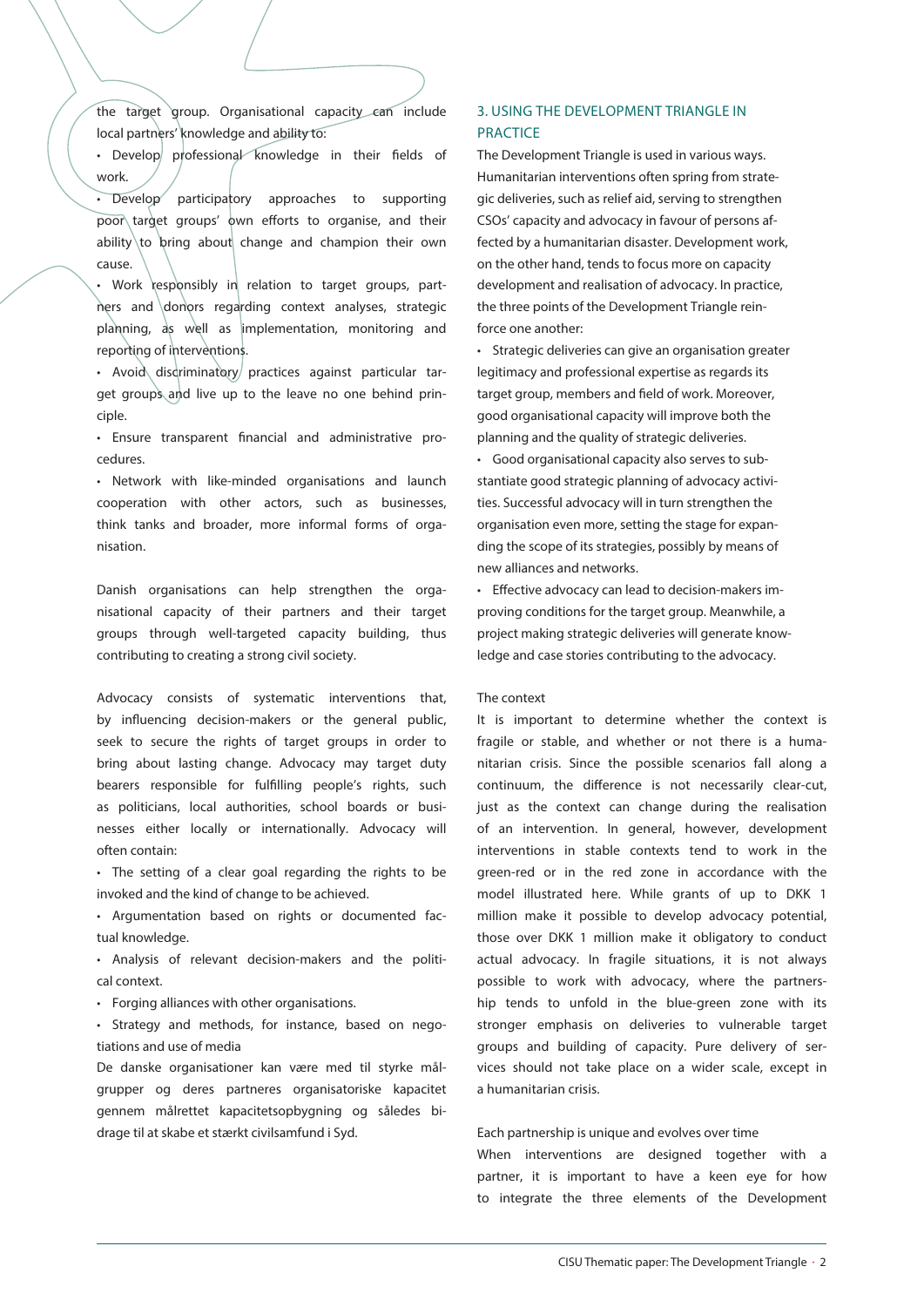UDVIKLINGSTREKANTEN



## Better conditions for the target group

## Knowledge and cases to underpin advocacy. Incorporating the target group's voice

Triangle in view of the context and the objective set for the intervention. During a start-up phase, a partnership may focus on building the local partner's organisational capacity. This will often be done through strategic deliveries (e.g. training) and thus take place in the blue-green zone of the triangle. At a later stage, this capacity-building may enable the partner to work systematically with advocacy, thus moving the partnership into the green-red zone. Another partnership may focus on a time-limited, well-targeted advocacy campaign, thus working in the red zone of the triangle.

## Bringing several partners into play

Different organisations can implement different aspects of the Development Triangle. In a project dedicated to sustainable forestry development, local cooperatives may be in charge of training forest workers in new working methods and FSC certification, while a national CSO can draw on the cooperatives' experiences in efforts to influence national forestry legislation.

Focusing on the balanceThe Development Triangle is a good analytical tool for the planning of a development activity. However, the proper balance between the three elements hinges strongly on the objective of the activity concerned. If it is to organise target groups in a grassroots organisation, the emphasis will tend to be on organisational development and strategic deliveries. If it is to secure the rights of target groups, such as their access to education or the rights of persons with disabilities, the emphasis will rather tend to be on building organisational capacity in strategic planning and practical implementation of specific advocacy efforts.

## 4. WITH THIS THEMATIC PAPER ON THE DE-VELOPMENT TRIANGLE, CISU WISHES TO PRO-

MOTE at that Danish civil society organisations and their partners use the Development Triangle as a tool of analysis and planning of their interventions. This also means:

• Partners getting an understanding of advocacy, organisational capacity building and strategic delive